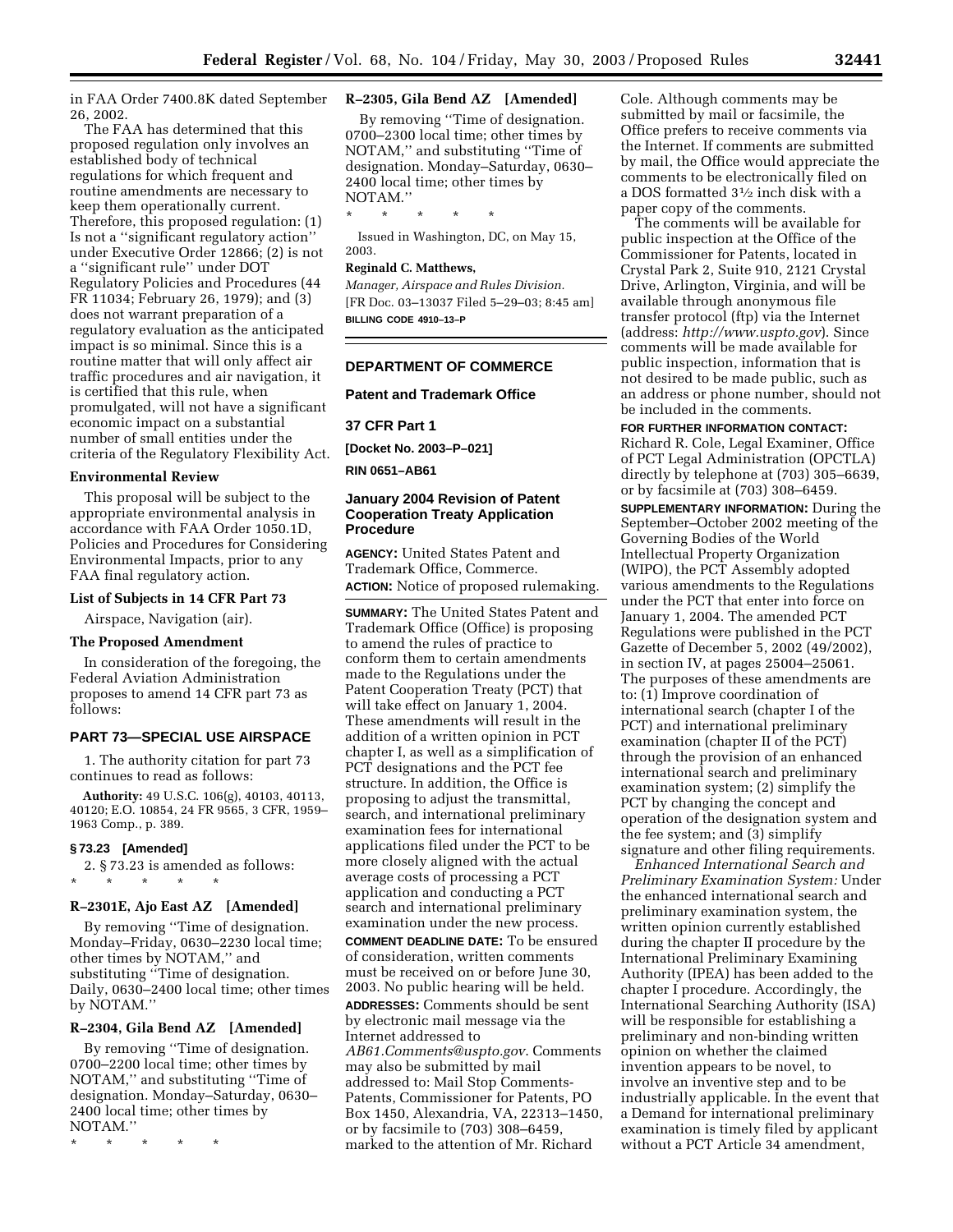the written opinion of the ISA will become the written opinion of the IPEA. If a Demand is not timely filed, the written opinion of the ISA will form the basis for the issuance, by the International Bureau (IB) on behalf of the ISA, of an ''International Preliminary Report on Patentability (chapter I of the Patent Cooperation Treaty)'' (''IPRP''), which will be communicated to all designated Offices and made available for public inspection after the expiration of 30 months from the priority date.

This revised system will result in a slight increase in the workload on the ISA, but should result in a substantial decrease in the workload on the IPEA. In addition, smaller Offices will benefit by the availability of an international preliminary report on patentability equivalent to the chapter II international preliminary examination report (*i.e.*, the IPRP) even if no Demand has been filed.

Under the revised system, the time limit for filing a Demand for international preliminary examination has changed. Specifically, the Demand must be filed within the later of: (1) Three months from issuance of the international search report and the written opinion of the ISA (or, if a search cannot be made, of the declaration under Article 17.2(a)); or (2) 22 months from the priority date. *See*  PCT rule 54*bis*.1(a). Any Demand made after the expiration of this time limit will be considered as if it had not been submitted. *See* PCT rule 54*bis*.1(b). Any arguments or amendments in response to the written opinion of the ISA must be submitted within the time limit for filing the Demand to ensure consideration by the IPEA. It is noted that applicants may still desire to file the Demand prior to the expiration of 19 months of the priority date in order to delay entry into the national stage for those few remaining Contracting States that have taken a reservation to the 30 month time limit in Article 22(1).

As in current PCT chapter II procedures, the IPEA will still establish an international preliminary examination report, though the report will now bear the title ''International Preliminary Report on Patentability (Chapter II of the Patent Cooperation Treaty).'' This report will be established within the applicable time limit under PCT rule 69 (usually within 28 months from the priority date).

Under the revised system, payment of the international preliminary examination fee and handling fee is not required until the later of one month from the filing of the Demand or 22 months from the priority date. *See* PCT rules 57.3(a) and 58.1(b). However,

where the IPEA and the ISA are the same and the IPEA wishes to start examination at the same time as the international search, the IPEA may require that the examination and handling fees be paid within one month of an invitation by the IPEA to pay such fees. *See* PCT rule 57.3(c).

*Automatic Indication of All Designations Possible under the PCT; Relaxed Signature and other Filing Requirements; Simplified Fee System:*  Under the amendments to the Regulations of the PCT, upon filing an international application, applicant will obtain automatic and all-inclusive coverage of all designations available under the PCT, including all kinds of protection as well as both national and regional patent protection. *See* PCT rule 4.9. Similarly, the mere filing of a Demand will constitute the election of all designated States. *See* PCT rule 53.7. Thus, applicants need not, at the time of filing the international application, specifically designate individual Contracting States, or choose certain kinds of protection or indicate expressly whether national or regional protection is sought. Such matters will be resolved in the national phase.

This automatic and all-inclusive designation system overcomes a current pitfall for applicants who have inadvertently omitted specific designations upon filing the international application and such designations were not, or could not be, timely confirmed under PCT rule 4.9(c). For example, if the original international application papers did not contain at least one designation, an international filing date could not be accorded as of the initial receipt date of the application papers. *See* PCT Article 11(1)(iii)(b). Furthermore, even in those applications containing at least one designation, PCT rule 4.9(b) required that any additional States and/or additional kinds of protection be confirmed by the submission of a written notice, accompanied by payment of the appropriate confirmation fee, within a relatively short time period (*i.e.*, 15 months from the priority date). This time period was frequently overlooked by applicants. Under the new system of automatic designations/elections, the current procedures for precautionary designations and later elections become unnecessary and have been eliminated from the PCT Rules. This will reduce the workload on the PCT Receiving Office (RO) and IPEA by eliminating processing of precautionary designations and later elections, as well as petitions relating to omitted designations.

As a further benefit of the automatic designation system is the simplification of the PCT fee system. Under the current PCT fee structure, both a ''basic'' fee and a ''designation'' fee are required. Moreover, these fees are due at different times in different amounts depending on when they are paid. Under the new system, these fees have been eliminated in favor of a single international filing fee (comprised of two fee components, a first fee component for up to 30 sheets of paper and a second fee component for sheets of paper in excess of 30) due at one time.

As a consequence of the automatic designation system, applicant/inventors will have to be named in the international application. To alleviate hardships with regard to obtaining signatures of all the applicants named on the Request, PCT rule 26 has been amended to provide that, for purposes of Article 14(a)(i), the international application will be considered as signed in accordance with the PCT Regulations if the Request has been signed by at least one applicant. *See* PCT rule 26.2*bis*(a). In addition, if there is more than one applicant, PCT rule 26.2*bis*(b) provides that, for purposes of PCT Article 14(1)(a)(ii), it is sufficient that the identifying information (*i.e.*, address, residence and nationality) be provided for only one applicant who is entitled under PCT rule 19.1 to file the international application with the RO. This means that for purposes of filing an international application with the United States Receiving Office (RO/US) as the competent RO, this information must be provided with respect to at least one applicant who is a citizen or resident of the United States. Notwithstanding the amendments to PCT rule 26, a designated/elected Office may still require applicants to furnish, during the national stage, confirmation of the international application by the signature of any applicant who has not signed the Request and any missing identifying information. *See* PCT rule 51*bis*.1(a).

PCT rule 90.4 has been revised to permit the RO, ISA, or IPEA to waive the requirement for a power of attorney, except in instances of applicant initiated withdrawals under PCT rule 90*bis*.

# **Discussion of Specific Rules**

Title 37 of the Code of Federal Regulations, part 1, is proposed to be amended as follows:

*Section 1.14:* Section 1.14(i)(1)(ii) is proposed to be amended to exclude members of the public from obtaining a copy of the written opinion of the United States International Searching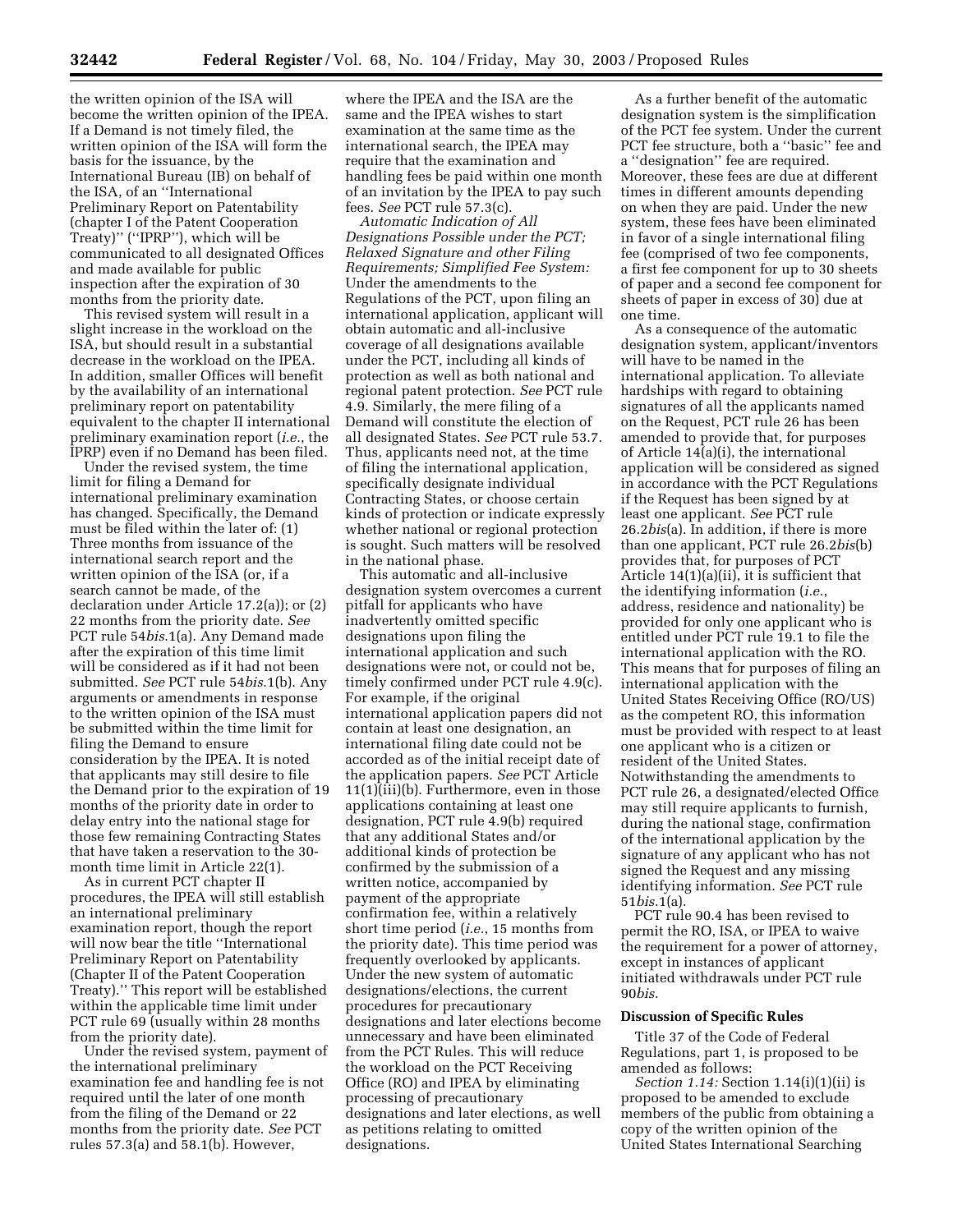Authority (ISA/US) until the expiration of thirty months from the priority date of the international application. Under PCT rule 44*ter*.1 (as amended), the ISA is not permitted to allow access to the written opinion of the ISA before the expiration of 30 months from the priority date unless authorized by the applicant.

*Section 1.413:* Section 1.413(c) is proposed to be amended to reflect the additional major function of the ISA/US of preparing and transmitting written opinions.

*Section 1.421:* Section 1.421(b) is proposed to be amended to remove reference to § 1.425, which will be removed. Under PCT rule 26.2*bis*(a) (as amended), the international application will be considered to satisfy the signature requirement for purposes of PCT Article 14(1)(a)(i) if the request is signed by at least one applicant (except that all of the applicants' signatures will still be required for withdrawals, *see*  discussion of § 1.421(g)). Accordingly, the current requirement in § 1.425 that the failure of an inventor to sign the request in an international application designating the United States will only be excused where the inventor could not be found or reached after diligent effort or refused to sign the request will no longer be applicable. Section 1.421(b) is also proposed to be amended to include the requirement of § 1.424 that joint inventors must jointly apply for an international application. Section 1.424 is proposed to be removed (*see*  discussion of § 1.424).

Section 1.421(c) is proposed to be amended as a consequence of the change to PCT rule 4.9, as the United States will always be designated upon filing of an international application.

Section 1.421(d) is proposed to be amended to reflect the change to PCT rule 90.4(d) permitting the RO to waive the requirement for a separate power of attorney.

Section 1.421(f) is proposed to be amended to clarify that for purposes of requests under PCT rule 92*bis* to effect a change in an indication concerning the applicant, agent or common representative, such requests may be required to be signed by all applicants.

Section 1.421(g) is proposed to be amended to remove the text of PCT rule 92*bis* as unnecessary and to clarify that for purposes of withdrawals under PCT rule 90*bis* of the international application, designations, priority claim, Demand or elections, the request for withdrawal must be signed by all applicants. Furthermore, where the request for withdrawal is signed by an attorney, agent, or common representative, a power of attorney from the applicants appointing that attorney, agent or common representative will be required. This proposed clarification is consistent with PCT rule 90.4(e) (as amended), which prohibits the RO, ISA, IPEA, and IB from waiving the separate power of attorney requirement in cases of withdrawals under rule 90*bis*. An exception to this signature requirement is made in cases where an inventor cannot be found or reached after diligent effort. *See* PCT rule 90*bis*.5(b).

*Section 1.424:* This section is proposed to be removed. The requirement in 1.424 regarding the naming of joint inventors in international applications will be moved to § 1.421(b). The further requirement relating to signature requirements of joint inventors, including reference to § 1.425, will no longer be applicable (*see* discussion of § 1.421(b)).

*Section 1.425:* This section is proposed to be removed (*see* discussion of § 1.421(b)).

*Section 1.431:* Section 1.431(b)(3) is proposed to be amended to remove reference to 1.424, which is proposed to be removed. Sections 1.431(c) and (d) are proposed to be amended to reflect the new fee structure applicable to international applications under revised PCT rule 15. Specifically, the international ''basic fee'' and ''designation fee'' have been combined into a single ''international filing fee.'' In addition, the late payment fee provision of § 1.431(c)(1) is proposed to be amended as a consequence of this new fee structure, consistent with amended PCT rule 16*bis*.2.

*Section 1.432:* Section 1.432 is amended to reflect the change to PCT rule 4.9, which provides that the filing of the request shall constitute: (1) The designation of all Contracting States that are bound by the PCT on the international filing date; (2) an indication that for those States for which PCT Articles 43 or 44 apply, the filing of the request constitutes an indication for the grant of every kind of protection which is available by way of the designation of that State; and (3) an indication that the international application is, for those States to which PCT Article 45(1) applies, for the grant of a regional patent and also, unless PCT Article 45(2) applies, a national patent. As a consequence of the ''automatic'' designation system provided under revised PCT rule 4.9, the procedure under former PCT rule 4.9(b) and (c) regarding confirmation of precautionary designations has been eliminated from that rule, and therefore, is proposed to be removed from § 1.432.

*Section 1.434:* Section 1.434(d) is proposed to be amended to remove the requirement that international applications designating the United States must include the address and the signature of the inventor except as provided by §§ 1.421(d), 1.422, 1.423 and 1.425. Under PCT rule 26.2*bis* (as amended), if there is more than one applicant, it is sufficient that the request is signed by only one of them, and that the address is provided with respect to one of the applicants who is entitled, in accordance with rule 19.1, to file the international application with the RO. Section 1.434(d)(3) is also proposed to be redesignated as new § 1.434(e) for clarity.

*Section 1.445:* Section 1.445(a)(1) is proposed to be amended to increase the transmittal fee from \$240.00 to \$300.00. 35 U.S.C. 376(b) authorizes the Office to (*inter alia*) prescribe the transmittal fee, search fee, supplemental search fee, and preliminary examination fee for PCT international applications. This transmittal fee amount more accurately reflects the Office's actual average costs of processing international applications, and is also consistent with the filing fee for applications under 35 U.S.C. 111(a) proposed by the Office in the 21st Century Strategic Plan (information concerning the Office's 21st Century Strategic Plan is available on the Office's Internet Web site *[www.uspto.gov](http://www.uspto.gov)*).

Section 1.445(a)(2)(i) is proposed to be amended to reduce the search fee charged by the ISA/US where there is a corresponding prior U.S. application filed under 35 U.S.C. 111(a) from \$450 to \$300. Section 1.445(a)(2)(i) is also proposed to be amended to clarify the conditions for obtaining benefit of the reduced search fee where there is such a prior corresponding application. Pursuant to PCT rule 42.1, the ISA/US has, in most cases, only three months to establish the International Search Report. In order for the ISA/US to be able to utilize the benefits of a search conducted in a prior corresponding application filed under 35 U.S.C. 111(a), the Office must be informed of the prior corresponding application in sufficient time and in such manner so as to permit the Office to utilize the search and examination conducted in the prior application. Accordingly, § 1.445(a)(2)(i) is proposed to be amended to require applicants to timely furnish adequate identifying information of the prior U.S. application in order to qualify for the lower search fee. Specifically, applicant must identify the prior nonprovisional application by U.S. application number upon filing the international application, if such number is known. If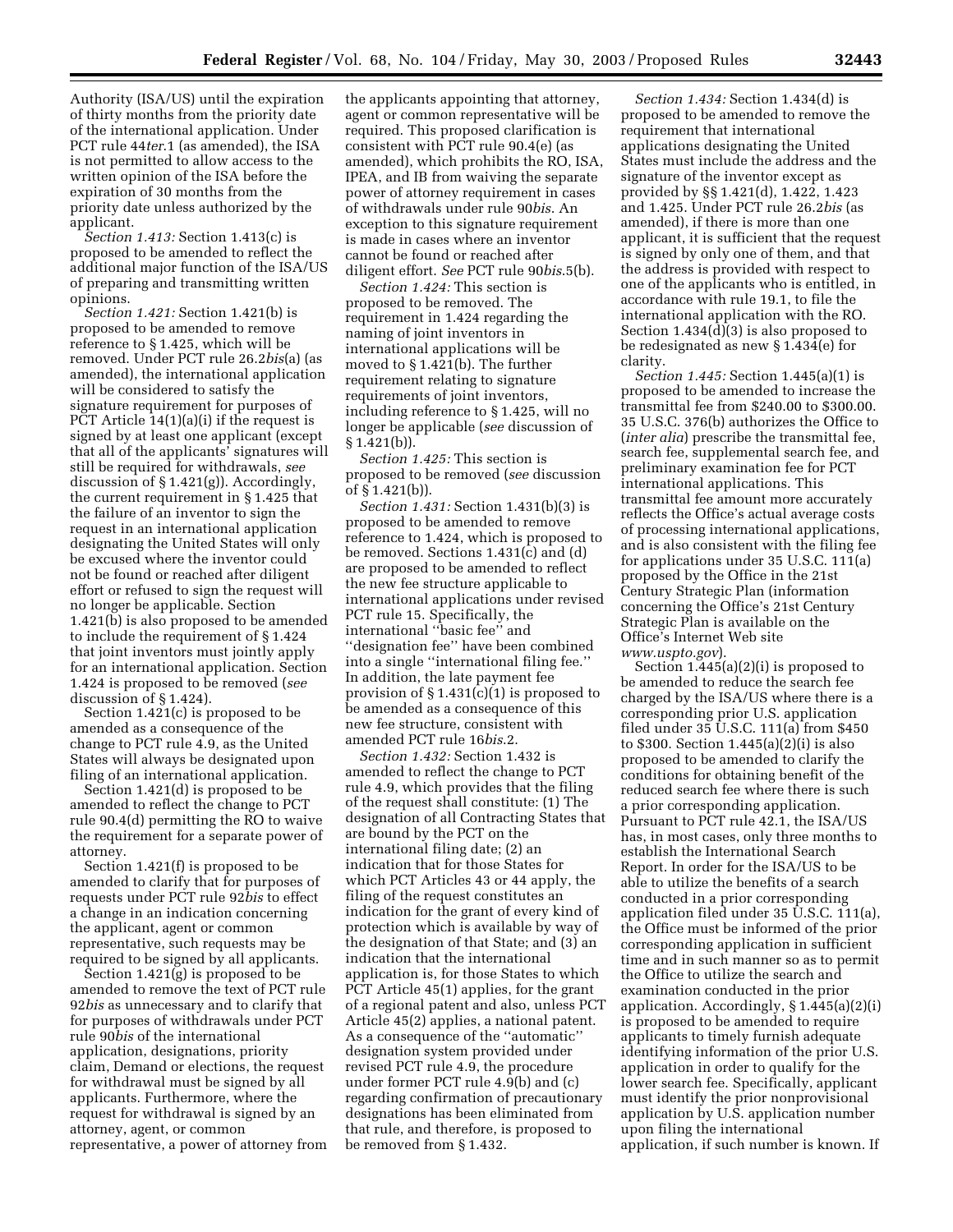such number is not known, then applicant must identify the prior application by filing date, title, and name of applicant (and preferably the application docket number) so that the Office will be able to identify the prior application.

Section 1.445(a)(2)(ii) is proposed to be amended to increase the search fee charged by the ISA/US in situations not covered by § 1.445(a)(2)(i) from \$700 to \$1,000. This search fee amount more accurately reflects the Office's actual average costs of searching international applications in situations not covered by § 1.445(a)(2)(i). This search fee amount is higher than the search fee amount for applications under 35 U.S.C. 111(a) as proposed by the Administration because of additional costs associated with both searching international applications and the preparation and transmittal of a written opinion of the ISA. Additionally, international applications must be searched (and examined) under the PCT unity of invention standard, where applications under 35 U.S.C. 111(a) are searched (and examined) under the restriction standard set forth in 35 U.S.C. 121. Moreover, the search fee set forth in  $\S 1.445(a)(2)(i)$  must also cover preparation of a written opinion (the ''International Preliminary Report on Patentability (Chapter I of the Patent Cooperation Treaty)'' (''IPRP'')) under the revised system.

In addition, the fee charged by the ISA/US for searching an additional invention is proposed to be increased from \$210 to \$1,000. This amount more accurately reflects the Office's actual average costs of searching and examining additional inventions. In this regard, it is noted that the search fee and the supplemental search fee charged by every other international searching authority are the same (except for the ISA/JP, which charges a supplemental search fee that is only slightly lower than the search fee).

Section  $1.445(a)(4)$  is proposed to be deleted, as confirmation fees will no longer be applicable.

Section 1.445(b) is amended to reflect the combining of the basic and designation fees into a single ''international filing fee''.

*Section 1.455:* Section 1.455(b) is proposed to be amended to be consistent with PCT rule 90.4 as it relates to the manner of appointment of agent, attorney or common representative.

*Section 1.480:* Section 1.480(a) is proposed to be amended to reflect the new time limits in PCT rule 57.3 and 58.2 for submitting the handling and preliminary examination fees.

Section 1.480(d) is proposed to be added, consistent with PCT rule 53.7 (as amended), to provide that the filing of a Demand shall constitute the election of all Contracting States that are designated and bound by chapter II of the Treaty on the international filing date. Accordingly, it will no longer be necessary to specify in the Demand those States that are elected.

Section 1.480(e) is proposed to be added to provide that any Demand filed after the expiration of the applicable time limit in PCT rule 54*bis*.1(a) shall be considered as if it had not been submitted. *See* PCT rule 54*bis*.1(b) (as amended).

*Section 1.481*: Section 1.481(a) is proposed to be amended to provide that the handling fee and preliminary examination fee that are due are those fees in effect on the date of payment of the handling and preliminary examination fees. *See* PCT rules 57.3(d) and 58.1(b).

*Section 1.482*: Section 1.482(a)(1) is proposed to be amended to increase the preliminary examination fee charged by the IPEA/US from \$490 to \$600 if the international search fee was paid to the United States Patent and Trademark Office as an ISA (the preliminary examination fee charged by the IPEA/ US if the international search fee was not paid to the United States Patent and Trademark Office as an ISA will remain at \$750). This proposed increase is necessary to cover the additional cost associated with conducting the preliminary examination by the IPEA/ US. Under the enhanced international search and preliminary examination system, a written opinion will be established by the ISA and sent to applicant. As a result of the change to the time limit in PCT Article 22(1), it is no longer necessary, in most cases, to file a Demand in order to delay entry into the national stage to thirty months from the priority date. In view of these changes, it is anticipated the majority of applicants filing a Demand under the revised system will no longer be doing so to simply further delay entry into the national stage, but rather will be doing so to obtain a positive ''International Preliminary Report on Patentability (Chapter II of the Patent Cooperation Treaty)'' by the IPEA. As such applicant will need to file one or more amendments under PCT Article 34 in the international application to overcome any negative determinations set forth in the written opinion by the ISA, the Office's costs of examining each international application as the US/IPEA for applicants who file a Demand under the revised system will increase.

For the same reason, as well as reasons set forth with regard to the increase in the supplemental search fee under § 1.445(a)(3), § 1.482(a)(2) is proposed to be amended to increase the additional preliminary examination fee for examining additional inventions to \$600 (regardless of whether the international search fee was paid to the United States Patent and Trademark Office as an ISA).

Section 1.482(b) is proposed to be amended to refer to revised PCT rule 57 as it relates to handling fee requirements.

*Section 1.484*: Section 1.484(b) is proposed to be amended to refer to revised PCT rule 69.1 as to when the IPEA/US may start international preliminary examination. PCT rule 69.1 was revised to prohibit the IPEA from starting preliminary examination until it is in possession of, *inter alia*, the written opinion of the ISA. PCT rule 69.1 provides for two exceptions to this requirement. Both exceptions apply when the IPEA and the ISA for the international application are the same authority. The first exception permits the IPEA to start examination at the same time as the international search, subject to certain limitations. *See* PCT rule 69.1(b). The second exception occurs when the ISA considers the conditions under PCT Article 34(2)(c)(i) to (iii) to be fulfilled. In such cases, a written opinion by the ISA need not be established. *See* PCT rule 69.1(b)*bis*.

Sections 1.484(e) through (g) are proposed to be redesignated as §§ 1.484(g) through (i), respectively. Proposed § 1.484(e) now provides, consistent with PCT rule 66.1*bis*, that the written opinion of the ISA shall be considered to be the written opinion of the IPEA/US.

Proposed § 1.484(f) now provides that the IPEA may establish further written opinions, subject to the conditions specified in § 1.484(d). Establishment of additional written opinions by the IPEA is provided for in PCT rule 66.4(a).

Section 1.484(g) is proposed to be amended as a consequence of the amendment to § 1.484(f).

Section 1.484(h) is proposed to be amended to provide clarification regarding conducting personal and telephonic interviews with the examiner under the revised system.

#### **Rulemaking Considerations**

*Regulatory Flexibility Act:* The Deputy General Counsel for General Law of the United States Patent and Trademark Office has certified to the Chief Counsel for Advocacy of the Small Business Administration that changes proposed in this notice will not have a significant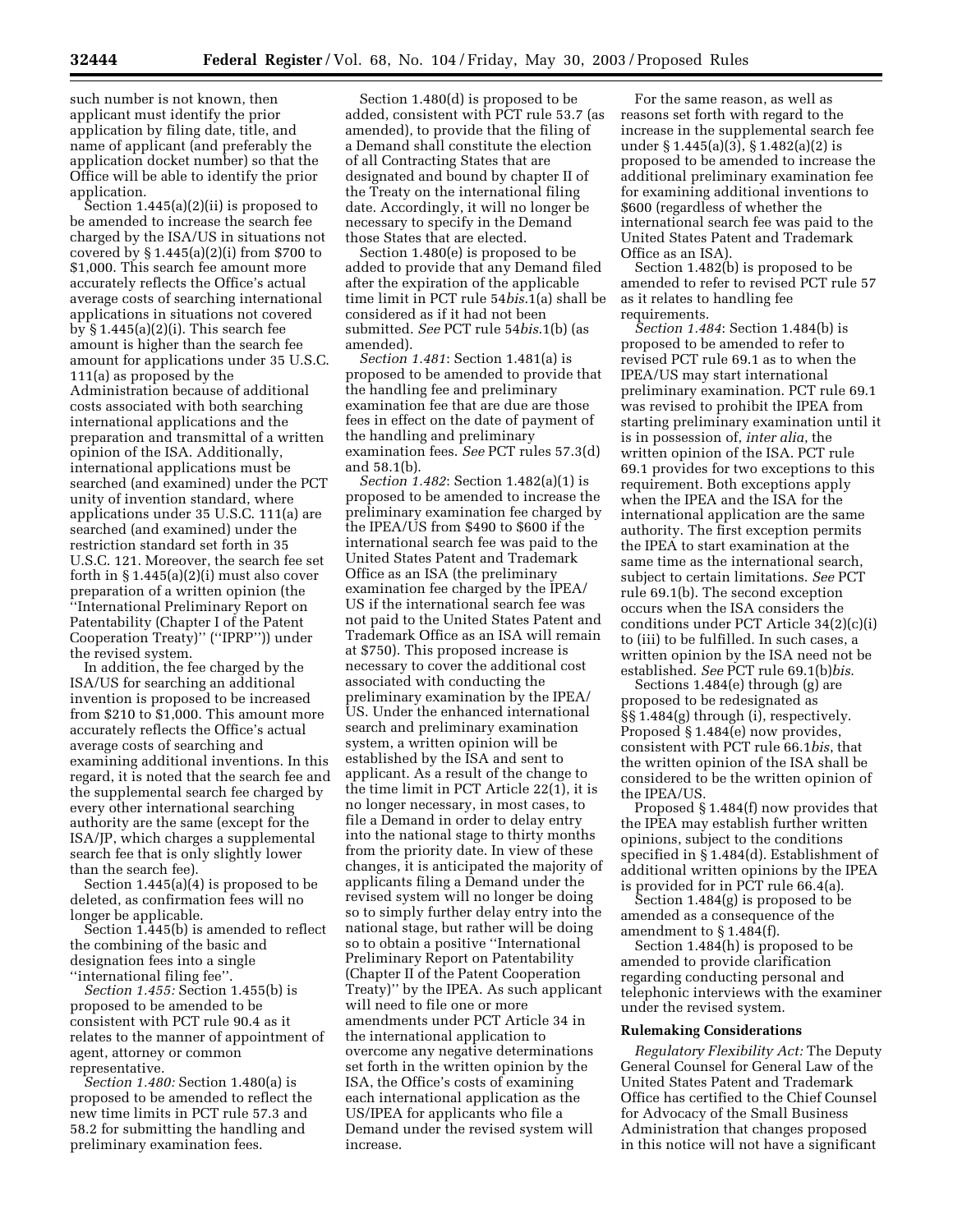impact on a substantial number of small entities (Regulatory Flexibility Act, 5 U.S.C. 605(b)). The changes proposed in this notice primarily implement corresponding changes required to conform United States rules for international applications to the amendments to the PCT Regulations which become effective on January 1, 2004. The amendments to the PCT Regulations will simplify the PCT application process and fee structure, and as such, will benefit all patent applicants (including small entities) using the PCT system.

The proposed changes to the PCT international stage fees are to adjust these fees to be in alignment with the actual average costs of conducting a PCT search and international preliminary examination under the new process. This realignment does result in a proposed increase in the search fee for applicants who do not have a corresponding U.S. application under 35 U.S.C. 111(a) in which the filing fee was paid, a proposed increase in the supplemental search fee, and a proposed increase in the preliminary examination fee. However, as PCT Article 22 was amended (effective April 1, 2002) to extend its time limit for entering the national stage to 30 months from the priority date of the PCT application, PCT applicants are no longer required to file a Demand for preliminary examination under PCT Article 31 (and pay the preliminary examination fee) in order to delay commencement of the national stage until 30 months from the priority date. *See Revision of the Time Limit for National Stage Commencement in the United States for Patent Cooperation Treaty Applications*, 67 FR 520 (Jan. 4, 2002), 1254 *Off. Gaz. Pat. Office* 204 (Jan. 29, 2002). In addition, the International Searching Authority will now be providing a written opinion as part of the PCT Chapter I processing. Thus, any PCT applicant (including a small entity) with a corresponding U.S. application under 35 U.S.C. 111(a) in which the filing fee was paid will pay as little as \$600 (a transmittal fee of \$300 and a search fee of \$300) to obtain the benefits for which it was previously necessary to pay \$1,180 (a transmittal fee of \$240 and a search fee of \$450, and a preliminary examination fee of \$490), and any PCT applicant (including a small entity) without a corresponding U.S. application under 35 U.S.C. 111(a) (*e.g.*, an applicant with no corresponding U.S. application, or only a corresponding U.S. provisional application under 35 U.S.C. 111(b)) will still pay only \$1,300 (a transmittal fee

of \$300 and a search fee of \$1,000) to obtain the benefits for which it was previously necessary to pay \$1,430 (a transmittal fee of \$240 and a search fee of \$700, and a preliminary examination fee of \$490).

Some PCT applicants will still file a Demand for preliminary examination under the revised PCT system to obtain a positive ''International Preliminary Report on Patentability (Chapter II of the Patent Cooperation Treaty)'' by the IPEA and thus expedite the national examination process. A PCT applicant (including a small entity) without a corresponding U.S. application under 35 U.S.C. 111(a) who still wishes to file a Demand for preliminary examination under the revised PCT system will pay \$1,900 (a transmittal fee of \$300, a search fee of \$1,000, and a preliminary examination fee of \$600), where it was previously necessary to pay only \$1,430 (a transmittal fee of \$240 and a search fee of \$700, and a preliminary examination fee of \$490), for an increase of \$470 in fees. This increase is insignificant in comparison to the cost (for any business entity) of obtaining foreign patent protection. *See International Trade: Federal Action Needed to help Small Businesses Address Foreign Patent Challenges*, GAO–02–789 at 2 (July 2002) (noting that extending patent protection to nine other countries could cost between \$160,000 and \$330,000).

*Executive Order 13132:* This rule making does not contain policies with federalism implications sufficient to warrant preparation of a Federalism Assessment under Executive Order 13132 (Aug. 4, 1999).

*Executive Order 12866:* This rule making has been determined to be not significant for purposes of Executive Order 12866 (Sept. 30, 1993).

*Paperwork Reduction Act:* This proposed rule involves information collection requirements that are subject to review by the Office of Management and Budget (OMB) under the Paperwork Reduction Act of 1995 (44 U.S.C. 3501 *et seq.*). The collections of information involved in this proposed rule have been reviewed and previously approved by OMB under the following control numbers: 0651–0021 and 0651–0031. The United States Patent and Trademark Office is not resubmitting any information collection package to OMB for its review and approval because the changes in this notice do not affect the information collection requirements associated with the information collection under these OMB control numbers.

The title, description and respondent description of the information collection is shown below with an estimate of the annual reporting burden. Included in the estimate is the time for reviewing instructions, gathering and maintaining the data needed, and completing and reviewing the collection of information.

*OMB Number:* 0651–0021. *Title:* Patent Cooperation Treaty. *Form Numbers:* PCT/RO/101,

ANNEX/134/144, PTO–1382, PCT/ IPEA/401, PCT/IB/328.

*Type of Review:* Approved through December of 2003.

*Affected Public:* Individuals or households, business or other for-profit institutions, Federal agencies or employees, not-for-profit institutions, small businesses or organizations.

*Estimated Number of Respondents:*  331,288.

*Estimated Time Per Response:*  Between 15 minutes and 4 hours. *Estimated Total Annual Burden* 

*Hours:* 401,083.

*Needs and Uses:* The information collected is required by the Patent Cooperation Treaty (PCT). The general purpose of the PCT is to simplify the filing of patent applications on the same invention in different countries. It provides for a centralized filing procedure and a standardized application format.

*OMB Number:* 0651–0031.

*Title:* Patent Processing (Updating). *Form Numbers:* PTO/SB/08A/08B/21/ 22/23/24/25/26/27/30/31/32/35/37/36/ 42/43/61 61/PCT/62/63/64 64/PCT/67/ 68/91/92/96/97, PTO–2053–A/B, PTO– 2054–A/B, PTO–2055–A/B.

*Type of Review:* Currently under review.

*Affected Public:* Individuals or households, State or local governments, farms, business or other for-profit institutions, not-for-profit institutions, small businesses or organizations, and Federal government.

*Estimated Number of Respondents:*  2,208,339.

*Estimated Time Per Response:* 1 minute 48 seconds to 8 hours.

*Estimated Total Annual Burden Hours:* 830,629 hours.

*Needs and Uses:* During the processing of an application for a patent, the applicant/agent may be required or desire to submit additional information to the Office concerning the examination of a specific application. The specific information required or which may be submitted includes: Information Disclosure Statements; Terminal Disclaimers; Petitions to Revive; Express Abandonments; Appeal Notices; Petitions for Access; Powers to Inspect; Certificates of Mailing or Transmission; Statements under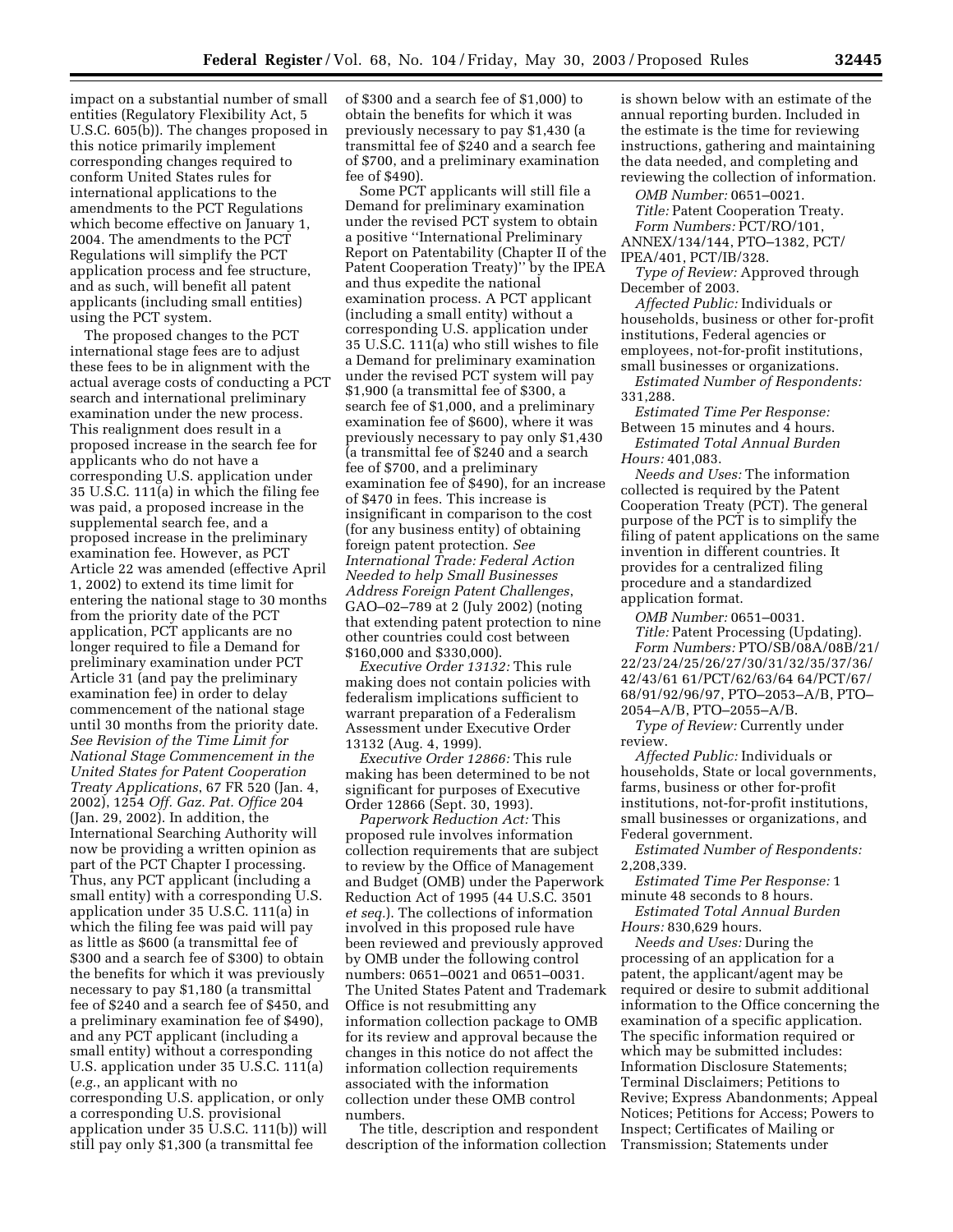§ 3.73(b); Amendments, Petitions and their Transmittal Letters; and Deposit Account Order Forms.

Comments are invited on: (1) Whether the collection of information is necessary for proper performance of the functions of the agency; (2) the accuracy of the agency's estimate of the burden; (3) ways to enhance the quality, utility, and clarity of the information to be collected; and (4) ways to minimize the burden of the collection of information to respondents.

Interested persons are requested to send comments regarding these information collections, including suggestions for reducing this burden, to Robert J. Spar, Director, Office of Patent Legal Administration, United States Patent and Trademark Office, Washington, DC 20231, or to the Office of Information and Regulatory Affairs of OMB, New Executive Office Building, 725 17th Street, NW., Room 10235, Washington, DC 20503, Attention: Desk Officer for the United States Patent and Trademark Office.

Notwithstanding any other provision of law, no person is required to respond to nor shall a person be subject to a penalty for failure to comply with a collection of information subject to the requirements of the Paperwork Reduction Act unless that collection of information displays a currently valid OMB control number.

# **List of Subjects in 37 CFR Part 1**

Administrative practice and procedure, Courts, Freedom of Information, Inventions and patents, Reporting and record keeping requirements, Small businesses.

For the reasons set forth in the preamble, 37 CFR part 1 is proposed to be amended as follows:

# **PART 1—RULES OF PRACTICE IN PATENT CASES**

1. The authority citation for 37 CFR part 1 continues to read as follows:

**Authority:** 35 U.S.C. 2(b)(2).

2. Section 1.14 is amended by revising paragraph (i)(1)(ii) to read as follows:

#### **§ 1.14 Patent applications preserved in confidence.**

- \* \* \* \* \*
- (i) \* \* \*
- $(1) * * * *$

(ii) With respect to the Search Copy, the U.S. acted as the International Searching Authority, except for the written opinion of the International Search Authority which shall not be available until the expiration of thirty months from the priority date; or

\* \* \* \* \*

3. Section 1.413 is amended by revising paragraphs (a) and (c) to read as follows:

#### **§ 1.413 The United States International Searching Authority.**

(a) Pursuant to appointment by the Assembly, the United States Patent and Trademark Office will act as an International Searching Authority for international applications filed in the United States Receiving Office and in other Receiving Offices as may be agreed upon by the Director, in accordance with agreement between the Patent and Trademark Office and the International Bureau (PCT Art. 16(3)(b)). \* \* \* \* \*

(c) The major functions of the International Searching Authority include:

(1) Approving or establishing the title and abstract;

(2) Considering the matter of unity of invention;

(3) Conducting international and international-type searches and preparing international and international-type search reports (PCT Art. 15, 17 and 18, and PCT rules 25, 33 to 45 and 47), and issuing declarations that no international search report will be established (PCT Article 17(2)(a));

(4) Preparing written opinions of the International Searching Authority in accordance with PCT Rule 43*bis* (when necessary); and

(5) Transmitting the international search report and the written opinion of the International Searching Authority to the applicant and the International Bureau.

4. Section 1.421 is amended by revising paragraphs (b) through (g) as follows:

## **§ 1.421 Applicant for international application.**

\* \* \* \* \* (b) Although the United States Receiving Office will accept international applications filed by any resident or national of the United States of America for international processing, for the purposes of the designation of the United States an international application must be filed, and will be accepted by the Patent and Trademark Office for the national stage only if filed, by the inventor or as provided in §§ 1.422 or 1.423. Joint inventors must jointly apply for an international application.

(c) For the purposes of designations other than the United States, international applications may be filed by the assignee or owner.

(d) A registered attorney or agent of the applicant may sign the international application Request and file the international application for the applicant. A separate power of attorney from each applicant may be required.

(e) Any indication of different applicants for the purpose of different Designated Offices must be shown on the Request portion of the international application.

(f) Requests for changes in the indications concerning the applicant, agent, or common representative of an international application shall be made in accordance with PCT Rule 92*bis* and may be required to be signed by all applicants.

(g) Requests for withdrawals of the international application, designations, priority claims, the Demand, or elections shall be made in accordance with PCT Rule 90*bis* and must be signed by all applicants. A separate power of attorney from the applicants will be required for the purposes of any request for a withdrawal in accordance with PCT Rule 90bis which is not signed by all applicants. The submission of a separate power of attorney may be excused upon the request of another applicant where one or more inventors cannot be found or reached after diligent effort. Such a request must be accompanied by a statement explaining to the satisfaction of the Director the lack of the signature concerned.

### **§ 1.424 [Removed]**

5. Section 1.424 is removed.

## **§ 1.425 [Removed]**

6. Section 1.425 is removed.

7. Section 1.431 is amended by revising paragraphs (b)(3), (c) and (d) to read as follows:

## **§ 1.431 International application requirements.**

\* \* \* \* \*

(b) \* \* \*

(3) The international application contains at least the following elements (PCT Art. 11(1)(iii)):

(i) An indication that it is intended as an international application (PCT Rule 4.2);

(ii) The designation of at least one Contracting State of the International Patent Cooperation Union (§ 1.432);

(iii) The name of the applicant, as prescribed (note §§ 1.421–1.423);

(iv) A part which on the face of it appears to be a description; and

(v) A part which on the face of it appears to be a claim.

(c) Payment of the international filing fee (PCT Rule 15.2) and the transmittal and search fees (§ 1.445) may be made in full at the time the international application papers required by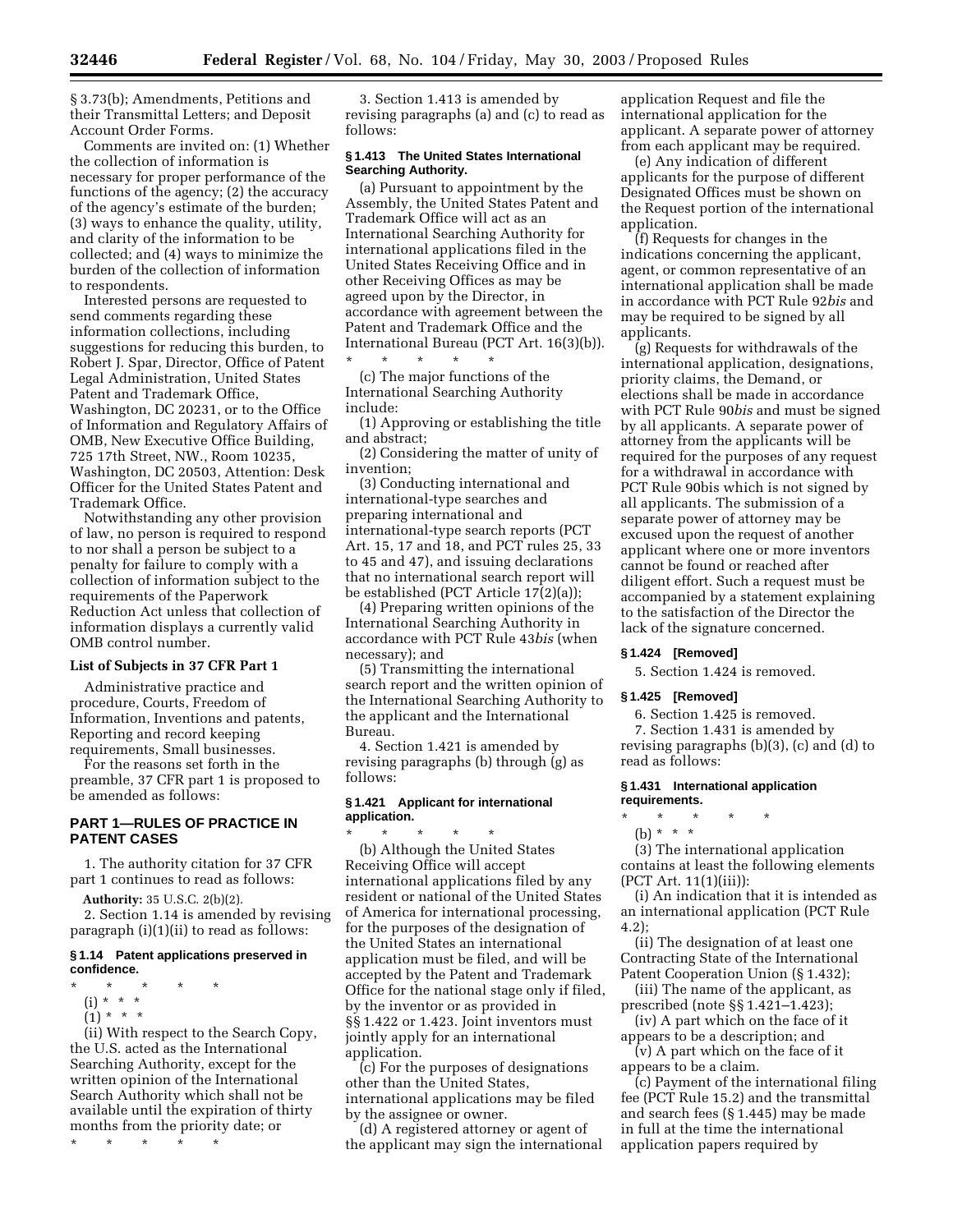paragraph (b) of this section are deposited or within one month thereafter. The international filing, transmittal, and search fee payable is the international filing, transmittal, and search fee in effect on the receipt date of the international application.

(1) If the international filing, transmittal and search fees are not paid within one month from the date of receipt of the international application and prior to the sending of a notice of deficiency which imposes a late payment fee, applicant will be notified and given one month within which to pay the deficient fees plus the late payment fee. Subject to paragraph (c)(2) of this section, the late payment fee will be equal to the greater of:

(i) Fifty percent of the amount of the deficient fees; or

(ii) An amount equal to the transmittal fee;

(2) The late payment fee shall not exceed an amount equal to the 25% of the international filing fee not taking into account any fee for each sheet of the international application in excess of thirty sheets (PCT Rule 16*bis*).

(3) The one-month time limit set pursuant to paragraph (c) of this section to pay deficient fees may not be extended.

(d) If the payment needed to cover the transmittal fee, the international filing fee, the search fee, and the late payment fee pursuant to paragraph (c) of this section is not timely made in accordance with PCT Rule 16*bis*.1(e), the Receiving Office will declare the international application withdrawn under PCT Article 14(3)(a).

8. Section 1.432 is revised to read as follows:

# **§ 1.432 Designation of States by filing an international application.**

*The filing of an international application request shall constitute:* 

(a) The designation of all Contracting States that are bound by the Treaty on the international filing date;

(b) An indication that the international application is, in respect of each designated State to which PCT Article 43 or 44 applies, for the grant of every kind of protection which is available by way of the designation of that State; and

(c) An indication that the international application is, in respect of each designated State to which PCT Article 45(1) applies, for the grant of a regional patent and also, unless PCT Article 45(2) applies, a national patent.

9. Section 1.434 is amended by revising paragraph (d) and adding paragraph (e) to read as follows:

#### **§ 1.434 The request.**

\* \* \* \* \*

(d) For the purposes of the designation of the United States of America, an international application shall include:

(1) The name of the inventor; and

(2) A reference to any prior-filed national application or international application designating the United States of America, if the benefit of the filing date for the prior-filed application is to be claimed.

(e) An international application may also include in the Request a declaration of the inventors as provided for in PCT Rule 4.17(iv).

10. Section 1.445 is revised to read follows:

#### **§ 1.445 International application filing, processing and search fees.**

(a) The following fees and charges for international applications are established by the Director under the authority of 35 U.S.C. 376:

(1) A transmittal fee (see 35 U.S.C. 361(d) and PCT Rule 14)—\$300.00

(2) A search fee (see 35 U.S.C. 361(d) and PCT Rule 16):

(i) If a corresponding prior United States National application filed under 35 U.S.C. 111(a) with the filing fee under § 1.16(a) has been filed and the corresponding prior United States National application is identified by application number, if known, or if the application number is not known by the filing date, title, and name of applicant (and preferably the application docket number), in the international application or accompanying papers at the time of filing the international application—\$300.00

(ii) For all situations not provided for in paragraph (a)(2)(i) of this section— \$1000.00

(3) A supplemental search fee when required, per additional invention— \$1000.00

(4) A fee equivalent to the transmittal fee in paragraph (a)(1) of this section for transmittal of an international application to the International Bureau for processing in its capacity as a Receiving Office (PCT Rule 19.4).

(b) The international filing fee shall be as prescribed in PCT Rule 15.

11. Section 1.455 is amended by revising paragraph (b) to read as follows:

# **§ 1.455 Representation in international applications.**

\* \* \* \* \* (b) Appointment of an agent, attorney or common representative (PCT Rule 4.8) must be effected either in the Request form, signed by applicant, in the Demand form, signed by applicant,

or in a separate power of attorney submitted either to the United States Receiving Office or to the International Bureau.

\* \* \* \* \* 12. Section 1.480 is amended by revising paragraph (a) and adding paragraphs (d) and (e) to read as follows:

#### **§ 1.480 Demand for international preliminary examination.**

(a) On the filing of a proper Demand in an application for which the United States International Preliminary Examining Authority is competent and for which the fees have been paid, the international application shall be the subject of an international preliminary examination. The preliminary examination fee (§ 1.482(a)(1)) and the handling fee (§ 1.482(b)) shall be due within the applicable time limit set forth in PCT Rule 57.3. \* \* \* \* \*

(d) The filing of a Demand shall constitute the election of all Contracting States which are designated and are bound by Chapter II of the Treaty on the international filing date (PCT Rule 53.7).

(e) Any Demand filed after the expiration of the applicable time limit set forth in PCT Rule 54*bis.*1(a) shall be considered as if it had not been submitted (PCT Rule 54*bis.*1(b)).

13. Section 1.481 is amended by revising paragraph (a) to read as follows:

## **§ 1.481 Payment of international preliminary examination fees.**

(a) The handling and preliminary examination fees shall be paid within the time period set in PCT Rule 57.3. The handling fee or preliminary examination fee payable is the handling fee or preliminary examination fee in effect on the date of payment.

(1) If the handling and preliminary examination fees are not paid within the time period set in PCT Rule 57.3, applicant will be notified and given one month within which to pay the deficient fees plus a late payment fee equal to the greater of:

(i) Fifty percent of the amount of the deficient fees, but not exceeding an amount equal to double the handling fee; or

(ii) An amount equal to the handling fee (PCT Rule 58*bis*.2).

(2) The one-month time limit set in this paragraph to pay deficient fees may not be extended.

\* \* \* \* \* 14. Section 1.482 is revised to read as follows:

# **§ 1.482 International preliminary examination fees.**

(a) The following fees and charges for international preliminary examination